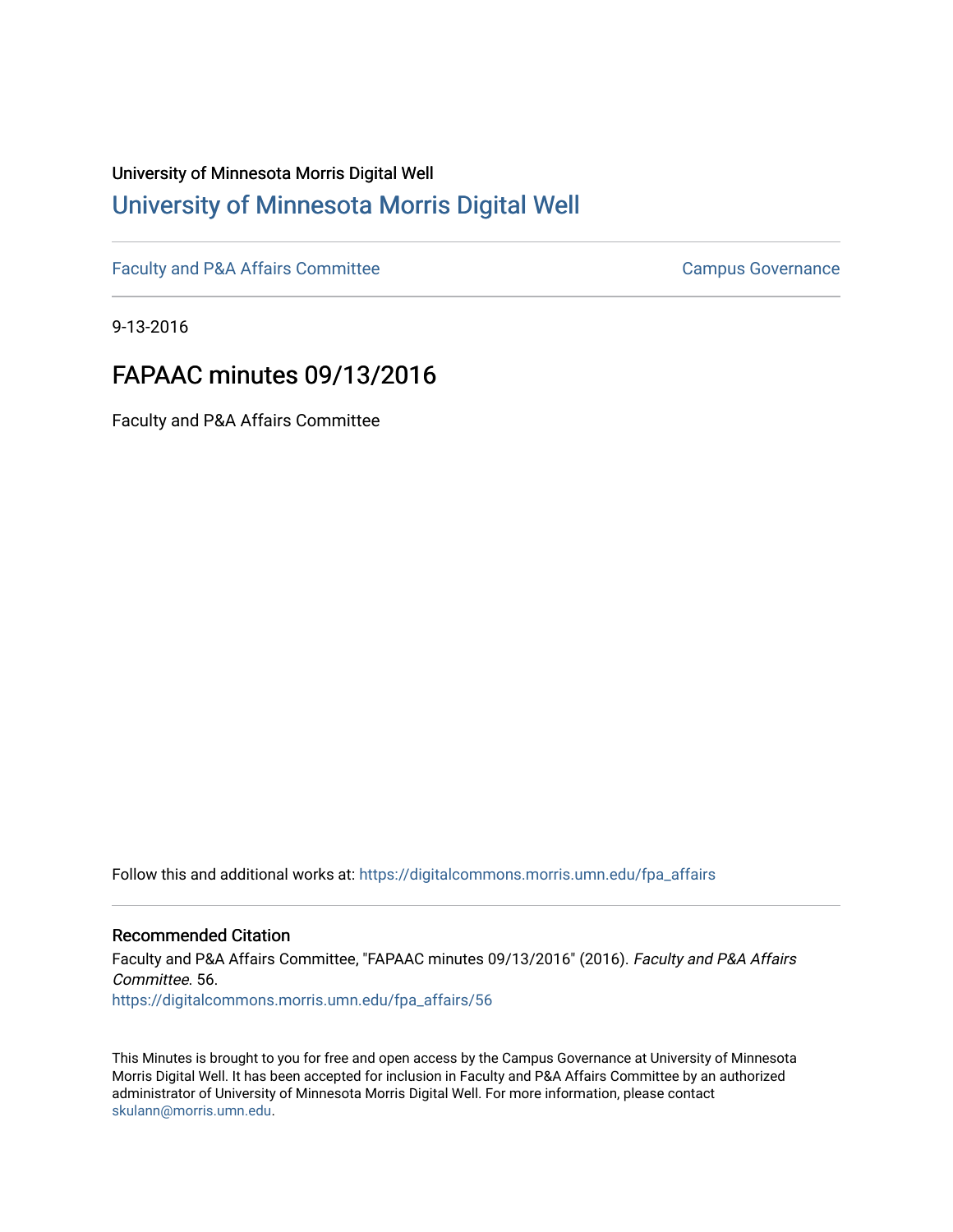Faculty P & A Affairs Committee Meeting Minutes Tuesday, September 13, 2016 Prairie Lounge, 8:00 – 9:00 a.m.

Present: Chlene Anderson, Julia Dabbs, Gordon McIntosh, Kerri Barnstuble, Peh Ng, Bibhudutta Panda, Kiel Harell, and David Ericksen. Absent: Melissa Vangsness

Minutes of the 4/28/16 meeting were reviewed and approved.

Committee discussion included:

1. Meeting time for fall semester:

Dean Finzel would like to attend the October committee meeting to talk about the academic personnel plan.

Proposed meeting times will be 8:00 – 9:00 a.m. once a month with the dates of October 11, November 8, and December 6, 2016 for fall semester.

2. Any feedback regarding committee Reports (salary survey, SRTs) sent to campus, April 2016? Last year, we had two subcommittees which worked on the faculty salary survey and student rating of teaching surveys (SRTs). In reference to the final reports emailed to campus, G McIntosh received a couple of faculty responses with thanks for the effort on both reports. No committee members heard any comments from the Chancellor or other members of the administration.

Should the committee continue with the salary survey for this year? This is the last year of the campus compact additional salary funding so it might be more beneficial to wait until next year so we can look at all 3 years where we injected extra money into the salary pool to see its impact. Another opinion was that we should do a salary study this year as well as next year. Also could expand to include P & A salaries as a data table in comparison only within the university system.

3. SRT Session by David Langley --- recommend spring semester 2017?

An earlier recommendation of a session during fall faculty development day did not happen. We will look at a possible spring semester session after the SRT results from fall are out, which could be especially beneficial for new faculty. Also an additional fall session could be beneficial for tenured faculty and administrators regarding how to interpret SRT data for annual review and promotion and tenure review purposes. J Dabbs will contact the faculty development committee for possibility of two sessions with D Langley.

4. Other discussion:

C Anderson will attend joint meeting of steering committee and committee chairs on September 27, 2016. Meeting topics for discussion to include suggestions for increasing deliberative content for future campus assembly meetings, improving shared governance, and revisiting committee service to see if committees can be combined or consolidated. A suggestion to ask at this meeting if anyone has any feedback concerning the two reports that our committee sent